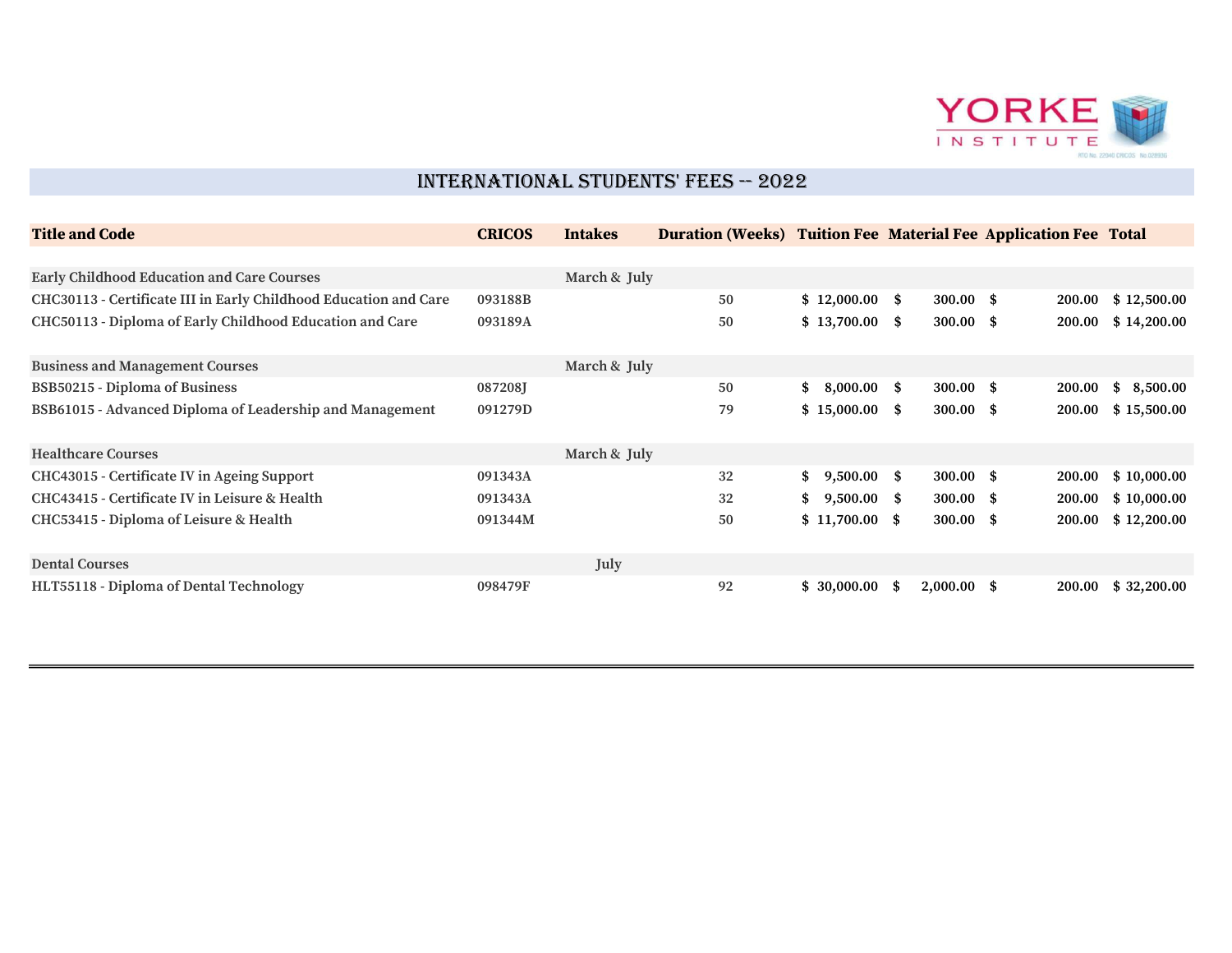

# DOMESTIC STUDENTS - FEE FOR SERVICE -- 2022

| <b>Title and Code</b>                                            | <b>Intakes</b> | <b>Duration (Weeks) Tuition Fee</b>                                                               |                     | <b>Material Fee</b>  | <b>Application Fee Total</b> |          |
|------------------------------------------------------------------|----------------|---------------------------------------------------------------------------------------------------|---------------------|----------------------|------------------------------|----------|
|                                                                  |                |                                                                                                   |                     |                      |                              |          |
| CHC30113 - Certificate III in Early Childhood Education and Care | March, July    | 50                                                                                                | \$<br>$2,850.00$ \$ | $300.00\quad$ \$     | $200.00 \text{ s}$           | 3,350.00 |
| CHC50113 - Diploma of Early Childhood Education and Care         | March, July    | 50                                                                                                | \$<br>$3,100.00$ \$ | $300.00$ \$          | $200.00 \text{ }$ \$         | 3,600.00 |
| <b>BSB50215 - Diploma of Business</b>                            | March, July    | 50                                                                                                | \$<br>$2,850.00$ \$ | $300.00$ \$          | $200.00 \text{ }$ \$         | 3,350.00 |
| BSB61015 - Advanced Diploma of Leadership and Management         | March, July    | 79                                                                                                | \$<br>$3,500.00$ \$ | $300.00 \text{ }$ \$ | $200.00 \text{ }$ \$         | 4,000.00 |
| CHC43015 - Certificate IV in Ageing Support                      | March, July    | 32                                                                                                | \$<br>$2,500.00$ \$ | $300.00$ \$          | $200.00 \text{ }$ \$         | 3,000.00 |
| CHC43415 - Certificate IV in Leisure & Health                    | March, July    | 32                                                                                                | \$<br>$2,500.00$ \$ | $300.00$ \$          | $200.00 \text{ }$ \$         | 3,000.00 |
| CHC53415 - Diploma of Leisure & Health                           | March, July    | 50                                                                                                | \$<br>$3,300.00$ \$ | $300.00 \text{ }$ \$ | $200.00 \text{ }$ \$         | 3,800.00 |
| CHC43115 - Certificate IV in Disability                          | March, July    | 32                                                                                                | $TBA*$              | TBA*                 | $TBA*$                       | TBA*     |
| HLT43015 - Certificate IV in Allied Health                       | March, July    | 32                                                                                                | $TBA*$              | TBA*                 | TBA*                         | TBA*     |
| CHC43315 - Certificate IV in Mental Health                       | March, July    | 50                                                                                                | $TBA*$              | TBA*                 | TBA*                         | $TBA*$   |
| <b>CHC52015 - Diploma of Community Services</b>                  | March, July    | 54                                                                                                | TBA*                | TBA*                 | TBA*                         | $TBA*$   |
| BSB42015 - Certificate IV in Leadership and Management           |                | This course is being delivered as part of the Professional Year Program with Engineers Australia. |                     |                      |                              |          |
| CHC33015 - Certificate III in Individual Support                 |                | Yorke will not be recruiting students for this course                                             |                     |                      |                              |          |

 $TBA^*$  - To be advised. Currently Yorke is not enrolling for this course. Please contact Yorke for more information. Domestic students fee for service applies to candidates who are not eligible for funding.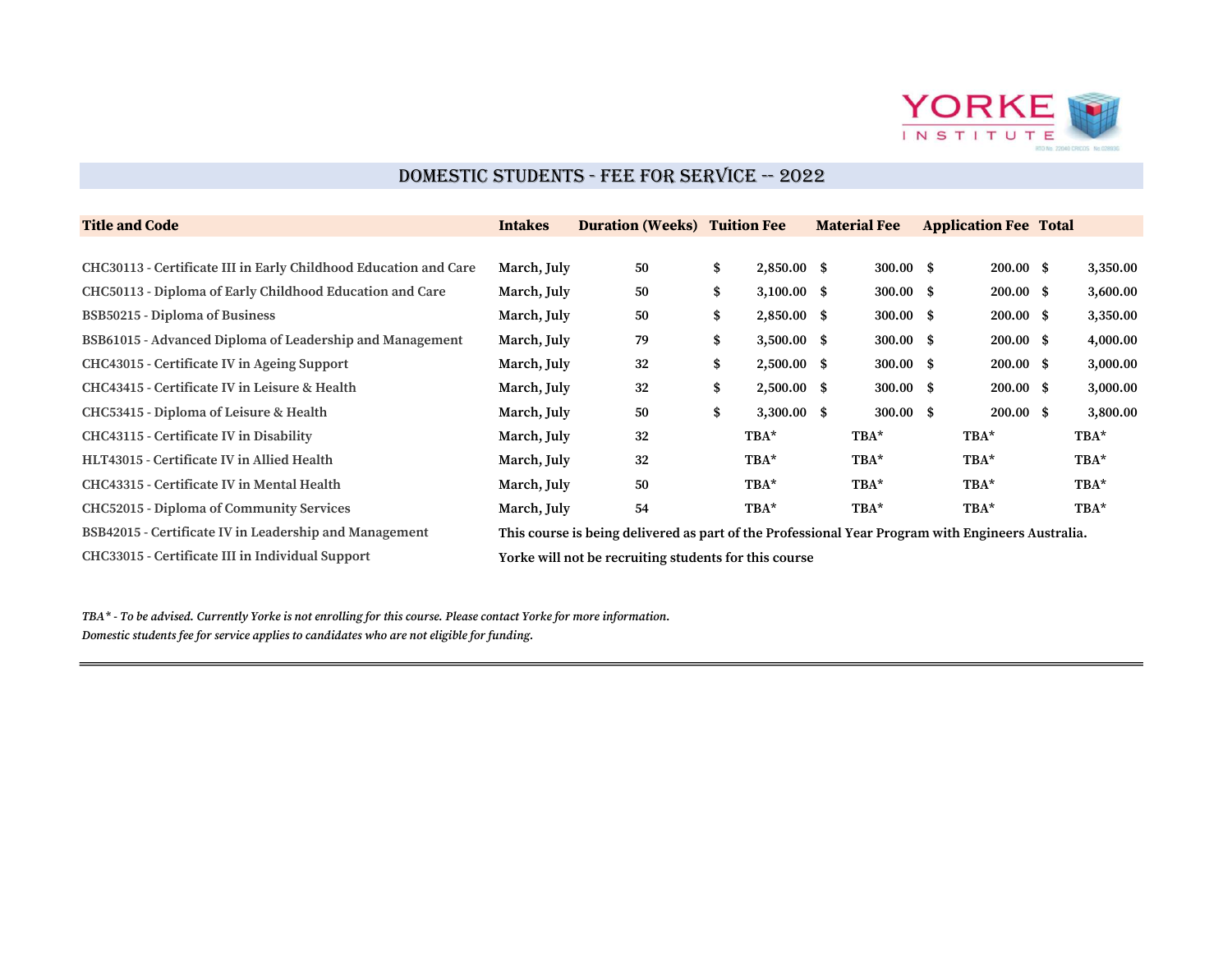

# DOMESTIC STUDENTS' FUNDED FEES 2022

## Statement of Fees 2022 Yorke Institute (TOID 22040)

As per the Skills First Program, an eligible individual can undertake a maximum of two Government subsidised (funded) courses at any given time in a calendar year. Additional eligibility criteria must be met to access the funding. To check on eligibility, contact Yorke Institute on 03-9042 0231 or by emailing to enquiries@yorkeinstitute.edu.au.

### Indicative Fees and Charges for 2022 :

- Yorke Institute's price list is valid until 31/12/2022.
- Student tuition fees as published are subject to change given individual circumstances at enrolment.
- Administration and material fees are none refundable and must be paid in advance
- A pre-training review is conducted for every learner upon enrolment, where they will be required to undergo a Language, Literacy and Numeracy (LL&N) test, to help determine the appropriate level of entry to their chosen program. Learners may be recommended to enrol in an entry level foundation course to help prepare and progress through the higher level of study.
- Contact 03-9042 0231 to enquire about payment terms, eligibility to access Government funding and other available options.

Should a refund be required, further details on our refunds policy can be obtained by contacting Yorke Institute on 03-9042 0231 or by emailing to enquiries@yorkeinstitute.edu.au.

## Additional Fees or Charges :

| <b>Item Fees / Charges</b>                |                                                    |
|-------------------------------------------|----------------------------------------------------|
| Tuition Contribution                      | \$0.00                                             |
| <b>Administration Fee</b>                 | \$0.00                                             |
| Re-issue Qualification Certificate / Copy | \$50.00                                            |
| Learning Material Replacement             | \$50.00 - \$100.00 depending on unit of competency |
| RPL Fees                                  | $$100.00$ per unit                                 |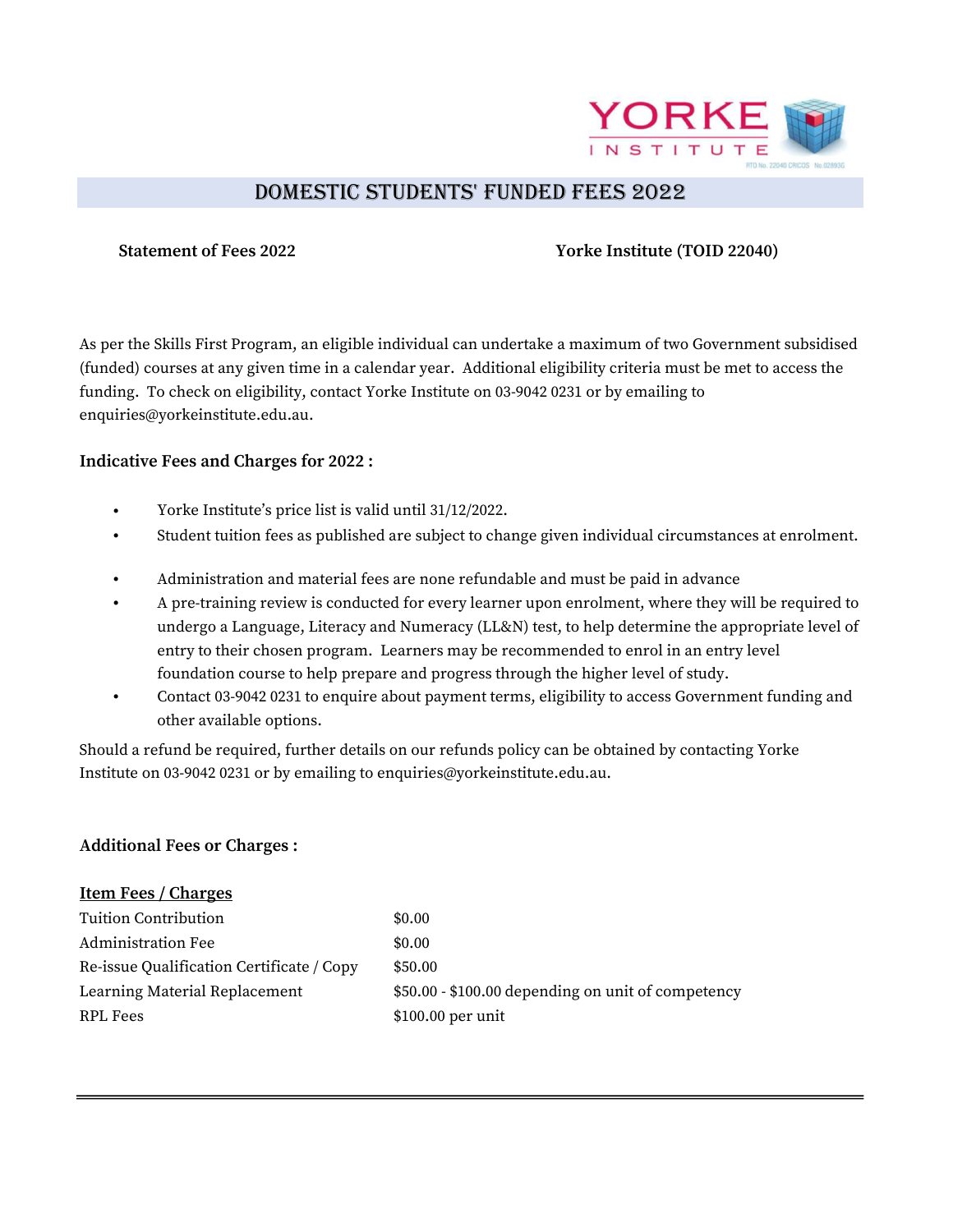

| <b>Indicative Fees and Charges -- 2022</b> |                                                                                                                |                              |                            |                      |                                    | <b>Eligible Government Subsidised Rates</b>                         |                                                             |                                                       |                                                                  |                                                     |                                               |
|--------------------------------------------|----------------------------------------------------------------------------------------------------------------|------------------------------|----------------------------|----------------------|------------------------------------|---------------------------------------------------------------------|-------------------------------------------------------------|-------------------------------------------------------|------------------------------------------------------------------|-----------------------------------------------------|-----------------------------------------------|
| <b>National Course</b><br>Code             | <b>Course Name</b>                                                                                             | <b>Estimated</b><br>Duration | Mode of Delivery Placement | Work<br>requriements | Location for<br>Practical<br>Tasks | <b>Location</b> for<br>Practical<br><b>Tasks for</b><br>Traineeship | Indicative<br><b>Tuition Fee per</b><br><b>Nominal Hour</b> | Indicative<br>Maximum<br><b>Course Tuition</b><br>Fee | Concessional<br>Indicative<br>Tuition Fee per Maximum<br>Nominal | Concessional<br>Indicative<br><b>Course Tuition</b> | Government<br>contribution                    |
| CHC30113                                   | Certificate III in Early<br>Childhood Education<br>and Care                                                    | 50 Weeks                     | <b>Blended Delivery</b>    | 120 hours            | City Campus Work Site              |                                                                     | \$0.00                                                      | \$0.00                                                | \$0.00                                                           | \$0.00                                              | \$6,438.00<br>(888 Hours x \$7.25)            |
| CHC50113                                   | Diploma of Early<br>Childhood Education<br>and Care                                                            | 50 Weeks                     | <b>Blended Delivery</b>    | 240 Hours            | City Campus Work Site              |                                                                     | \$0.00                                                      | \$0.00                                                | \$0.00                                                           | \$0.00                                              | \$12,487.50<br>(1,998 Hours x \$6.25)         |
| CHC43015                                   | Certificate IV in Ageing<br>Support                                                                            | 32 Weeks                     | <b>Blended Delivery</b>    | 120 hours            | City Campus Work Site              |                                                                     | \$0.00                                                      | \$0.00                                                | \$0.00                                                           | \$0.00                                              | \$10,937.50<br>$(1,250$ Hours x \$8.75)       |
| CHC53415                                   | Diploma of Leisure and<br>Health                                                                               | 50 Weeks                     | <b>Blended Delivery</b>    | 240 Hours            | City Campus Work Site              |                                                                     | \$0.00                                                      | \$0.00                                                | \$0.00                                                           | \$0.00                                              | \$9,812.50<br>$(1,570$ Hours x \$6.25)        |
| CHC43115                                   | Certificate IV in<br>Disability                                                                                | 32 Weeks                     | <b>Blended Delivery</b>    | 120 hours            | City Campus Work Site              |                                                                     | \$0.00                                                      | \$0.00                                                | \$0.00                                                           | \$0.00                                              | \$6,742.50<br>(930 Hours x \$7.25)            |
| CHC43415                                   | Certificate IV in Leisure<br>and Health                                                                        | 32 Weeks                     | <b>Blended Delivery</b>    | 120 hours            | City Campus Work Site              |                                                                     | \$0.00                                                      | \$0.00                                                | \$0.00                                                           | \$0.00                                              | \$7,648.75<br>$(1,055$ Hours x \$7.25)        |
| CHC52015                                   | Diploma of Community<br>Services                                                                               | 54 Weeks                     | <b>Blended Delivery</b>    | 100 Hours            | City Campus Work Site              |                                                                     | \$0.00                                                      | \$0.00                                                | \$0.00                                                           | \$0.00                                              | \$8,750.00<br>(1,400 Hours x \$6.25)          |
| HLT43015                                   | Certificate IV in Allied<br>Health Assistance                                                                  | 32 Weeks                     | <b>Blended Delivery</b>    | 120 Hours            | City Campus Work Site              |                                                                     | \$0.00                                                      | \$0.00                                                | \$0.00                                                           | \$0.00                                              | \$12,862.50<br>$(1,050$ Hours $x$<br>\$12.25) |
| CHC43315                                   | Certificate IV in Mental<br>Health                                                                             |                              | 50 Weeks Blended Delivery  | 80 Hours             | City Campus Work Site              |                                                                     | \$0.00                                                      | \$0.00                                                | \$0.00                                                           | \$0.00                                              | \$7,918.75<br>(905 Hours x \$8.75)            |
| <b>BSB50120</b>                            | Diploma of Business                                                                                            | 50 Weeks                     | Online                     | 0 Hours              | Online                             | Work Site                                                           | \$0.00                                                      | \$0.00                                                | \$0.00                                                           | \$0.00                                              | \$3,230.00<br>(760 Hours x \$4.25)            |
| BSB40520                                   | Certificate IV In<br>Leadership And<br>Management                                                              | 32 Weeks                     | Online                     | 0 Hours              | Online                             | Work Site                                                           | \$0.00                                                      | \$0.00                                                | \$0.00                                                           | \$0.00                                              | \$3,230.00<br>(760 Hours x \$4.25)            |
| BSB60420                                   | Advanced Diploma of<br>Leadership and<br>Management                                                            | 33 Weeks                     | Online                     | 0 Hours              | Online                             | Work Site                                                           | \$0.00                                                      | \$0.00                                                | \$0.00                                                           | \$0.00                                              | \$2,592.50<br>(610 Hours x \$4.25)            |
|                                            | Note: The student tuition fees as published are subject to change given individual circumstances at enrolment. |                              |                            |                      |                                    |                                                                     |                                                             |                                                       |                                                                  |                                                     |                                               |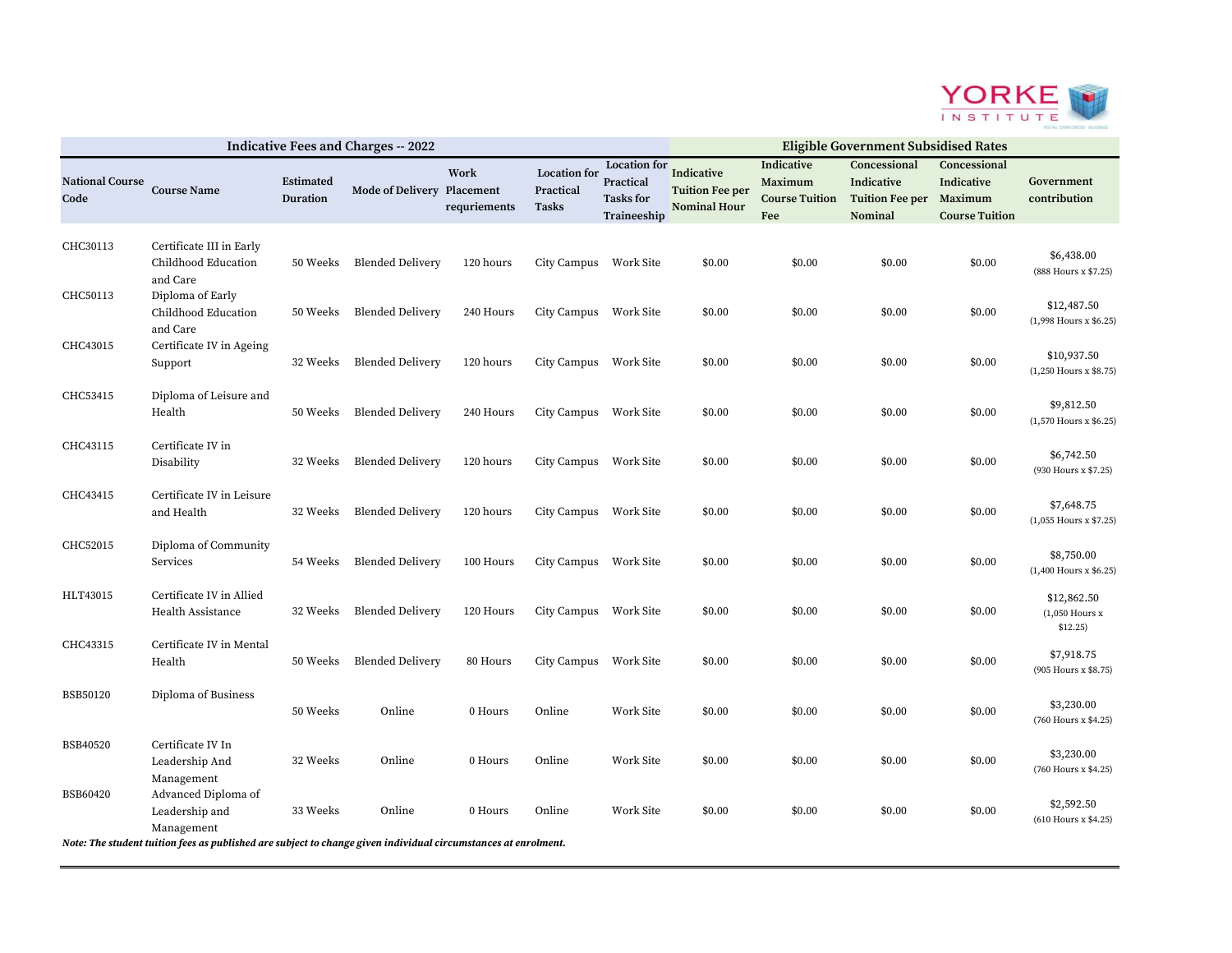

# DOMESTIC STUDENTS' FUNDED FEES 2021 (SUpERSEEDED)

#### Statement of Fees 2021 (Superseeded) Yorke Institute (TOID 22040)

As per the Skills First Program, an eligible individual can undertake a maximum of two Government subsidised (funded) courses at any given time in a calendar year. Additional eligibility criteria must be met to access the funding. To check on eligibility, contact Yorke Institute on 03-9042 0231 or by emailing to enquiries@yorkeinstitute.edu.au.

### Indicative Fees and Charges for 2021 :

- Yorke Institute's price list is valid until 31/12/2021.
- Student tuition fees as published are subject to change given individual circumstances at enrolment.
- Administration and material fees are none refundable and must be paid in advance
- A pre-training review is conducted for every learner upon enrolment, where they will be required to undergo a Language, Literacy and Numeracy (LL&N) test, to help determine the appropriate level of entry to their chosen program. Learners may be recommended to enrol in an entry level foundation course to help prepare and progress through the higher level of study.
- Contact 03-9042 0231 to enquire about payment terms, eligibility to access Government funding and other available options.

Should a refund be required, further details on our refunds policy can be obtained by contacting Yorke Institute on 03-9042 0231 or by emailing to enquiries@yorkeinstitute.edu.au.

#### Additional Fees or Charges :

| <b>Item Fees / Charges</b>                |                                                    |
|-------------------------------------------|----------------------------------------------------|
| Tuition Contribution                      | \$0.00                                             |
| Administration Fee                        | \$0.00                                             |
| Re-issue Qualification Certificate / Copy | \$50.00                                            |
| Learning Material Replacement             | \$50.00 - \$100.00 depending on unit of competency |
| RPL Fees                                  | $$100.00$ per unit                                 |
|                                           |                                                    |